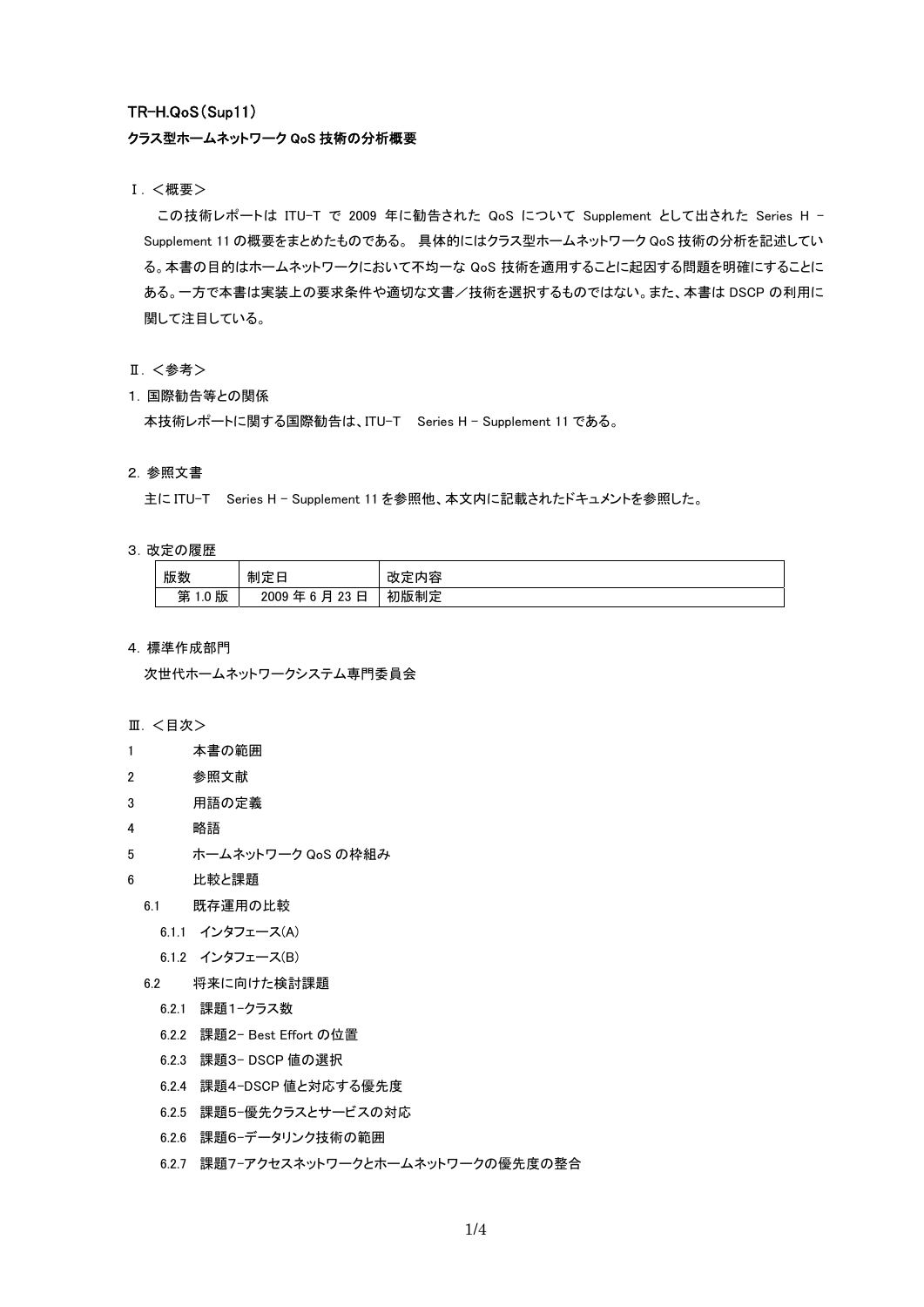- 7. 将来の勧告化に向けたアプローチ
	- 7.1. 単一規格
	- 7.2. セグメント化による使い分け
	- 7.3. 動的な設定

# 【TR-H.QoS(Sup11)】 第1版作成協力者 (敬称略)

【次世代ホームネットワークシステム専門委員会 インタオペラビリティSWG(SWG3601)】 (2009 年 3 月 17 日現在の方々)

リーダ 高呂 賢治 (沖電気工業株式会社)

| 委員 | 宮地 悟史 (KDDI株式会社)     | 秦泉寺 浩史 (日本雷信雷話株式会社)   |
|----|----------------------|-----------------------|
|    | 堀内 浩規 (KDDI株式会社)     | 西川 嘉樹 (日本雷信雷話株式会社)    |
|    | 小林 丈記 (ソフトバンクBB株式会社) | 倉橋 孝雄 (日本電信電話株式会社)    |
|    | 土方 利幸 (ソフトバンクBB株式会社) | 山上 敬 (独立行政法人情報通信研究機構) |
|    | 山中 久幸 (ノキア・ジャパン株式会社) | 丹 康雄 (独立行政法人情報通信研究機構) |
|    | 後藤 良則 (日本電信電話株式会社)   |                       |

【次世代ホームネットワークシステム専門委員会 物理・リンク層SWG(SWG3602)】 (2009 年 3 月 17 日現在の方々)

| リーダ |  | 鹿田 實 (日本電気株式会社)      |  |                       |
|-----|--|----------------------|--|-----------------------|
| 委員  |  | 中野 陽介 (KDDI株式会社)     |  | 山中 久幸 (ノキア・ジャパン株式会社)  |
|     |  | 小林 丈記 (ソフトバンクBB株式会社) |  | 山上 敬 (独立行政法人情報通信研究機構) |
|     |  | 土方 利幸 (ソフトバンクBB株式会社) |  | 丹 康雄 (独立行政法人情報通信研究機構) |
|     |  | 森田 哲郎 (住友電気工業株式会社)   |  |                       |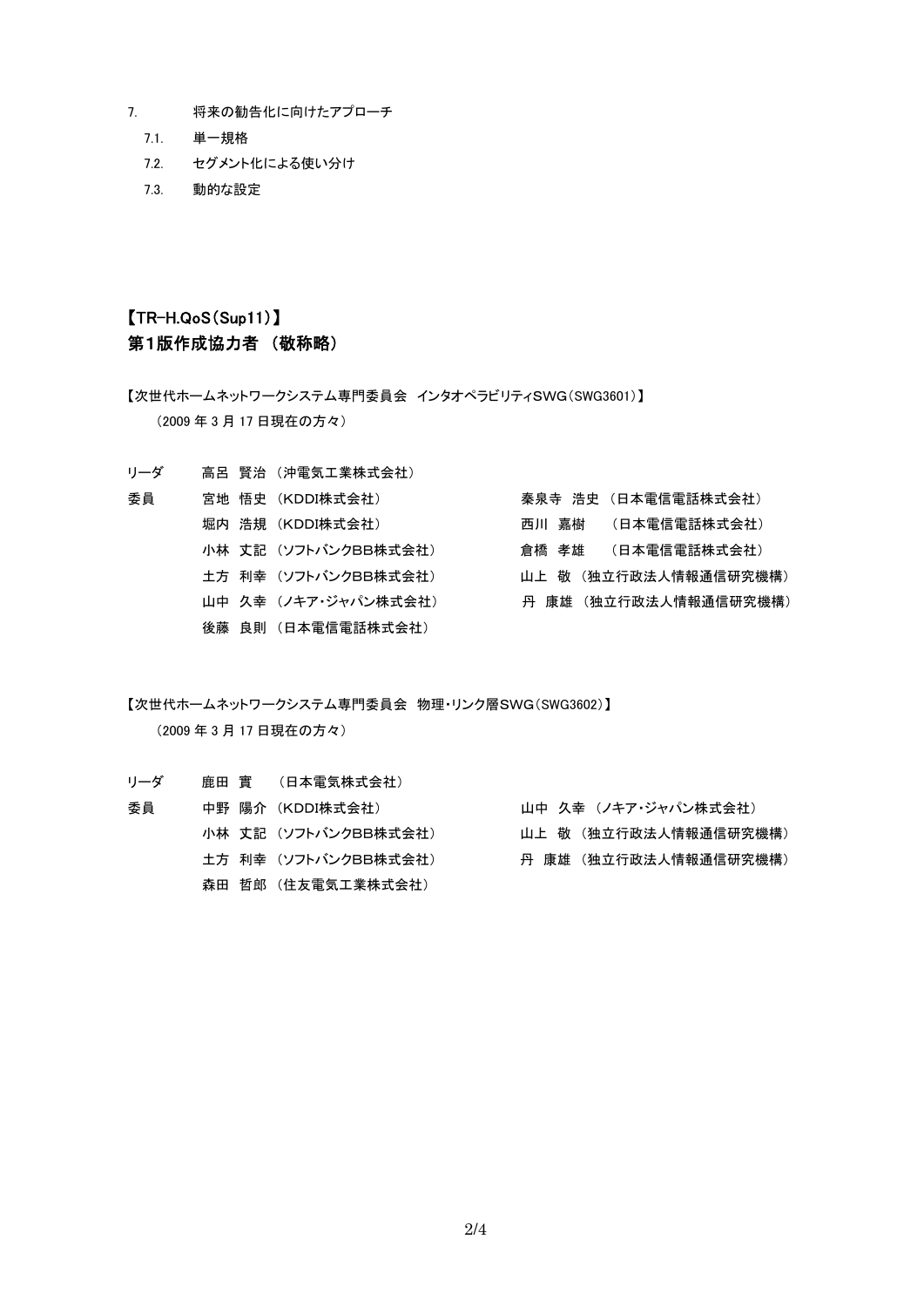# TR-H.QoS(Sup11)

### Analysis of class-based home network QoS solutions

Ⅰ.<Overview>

This technical report is the summary of Series H-Supplement 11 that was analyzed about home network QoS solutions.

 Specifically, five documents in relevant SDOs which contain provisions of home network QoS solutions are analyzed. Some aspects of class-based QoS solutions such as the number of classes and practices of DSCP are compared and summarized. In addition, this document identifies some issues that need to be considered in future Recommendations.

### II. <References>

1. Relation with international standards

ITU-T Series H-Supplement 11

### 2. Departures with international standards

ITU-T Series H-Supplement 11 and references shows in this document

### 3. Change history

| Version | Date                    | Outline |
|---------|-------------------------|---------|
|         | June 23, 2009 Published |         |

### 4. Working Group that developed this standard

Next-generation Home Network System Working Group

# $\Pi$ .  $\leq$  Table of contents  $\geq$

- 1 Scope
- 2 References
- 3 Definitions
- 4 Abbreviations and acronyms
- 5 Framework for home network QoS
- 6 Comparison and Issues
	- 6.1 Comparison of existing practices
		- 6.1.1 Interface (A)
		- 6.1.2 Interface (B)
	- 6.2 Observations and Issues for future study
		- 6.2.1 Issue (1) Number of classes
		- 6.2.2 Issue (2) Position of Best Effort
		- $6.2.3$  Issue  $(3)$  Identifying DSCP values
		- 6.2.4 Issue (4) DSCP value and corresponding priority
		- 6.2.5 Issue (5) Assignment of a priority class to a service or services
		- $6.2.6$  Issue  $(6)$  Complete coverage of data link technologies
		- 6.2.7 Issue  $(7)$  Coordination of priority between the access and home networks